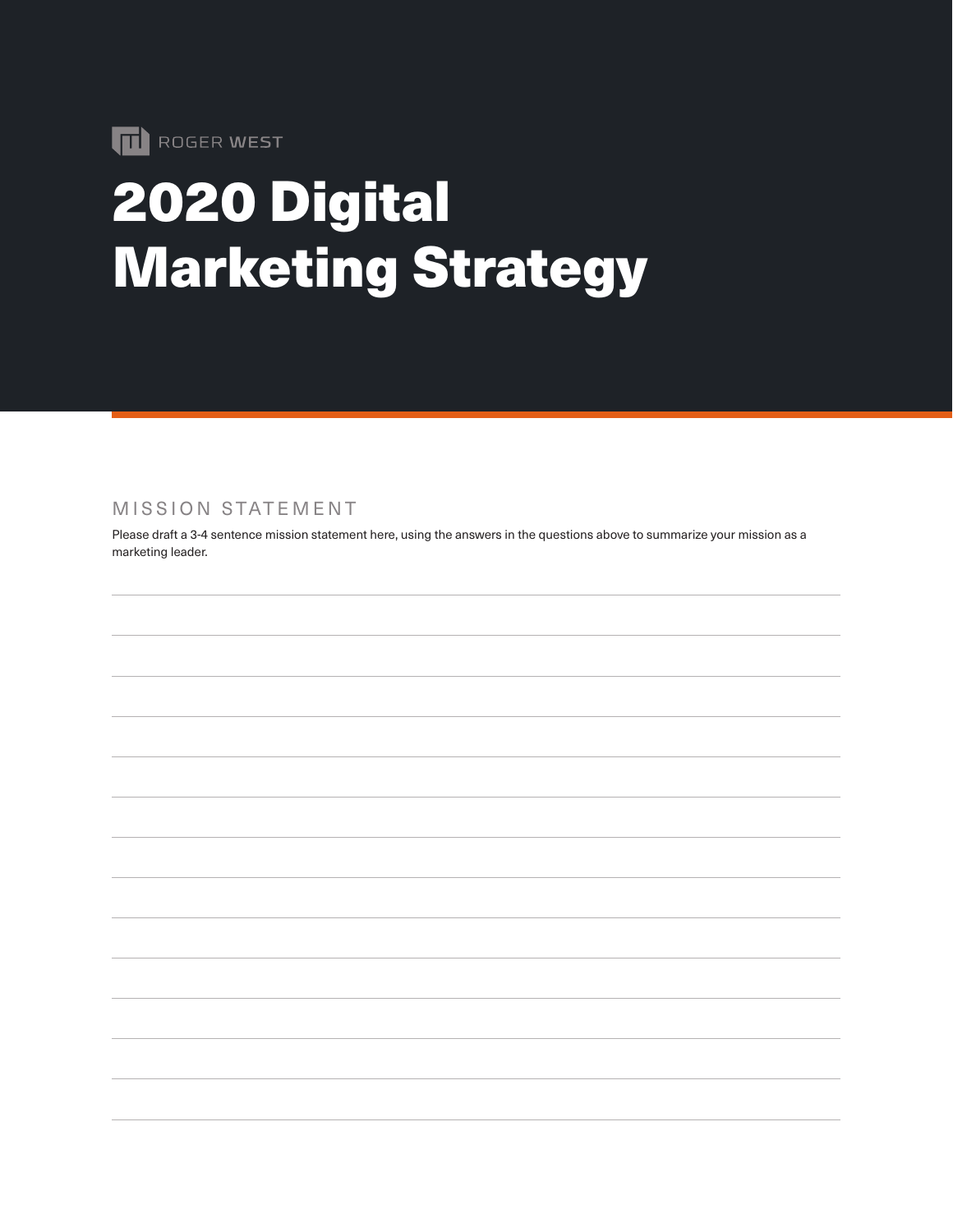What marketing goals do you hope to accomplish?

| $\mathbf{I}$                                                  |
|---------------------------------------------------------------|
| $\mathbf{2}$                                                  |
| $\mathbf{3}$                                                  |
| What needs to change internally to achieve these goals?       |
| $\mathbf{1}$                                                  |
| $\overline{2}$                                                |
| $\mathbf{3}$                                                  |
| How do you intend on implementing these changes?<br>$\bar{1}$ |
| $\mathbf{2}$                                                  |
| $\mathbf{3}$                                                  |
|                                                               |

#### Why are these methods and mission important?

In 1-2 sentences, describe why the above is important. Keeping it short and concise will allow you to explain your marketing efforts to key stakeholder who may not know/understand marketing and can be valuable for buy-in/support of your initiatives.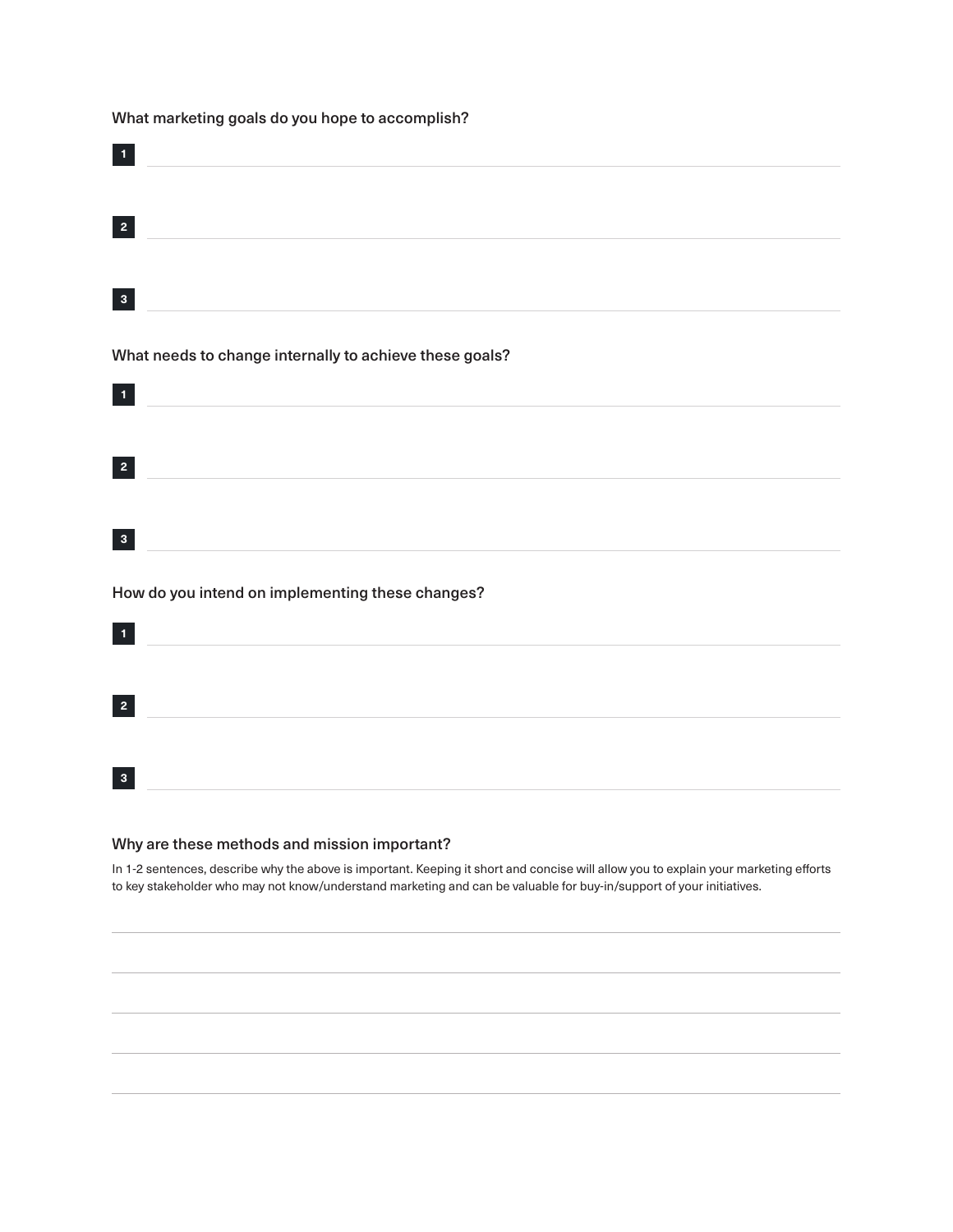#### GOALS

*These should be your goals for the year - make sure each goal has a #, date, % or \$ attached to it... or it doesn't count. Your goals should be SMART (specific, measurable, attainable, relevant and attainable). Example: Increase sessions by 60% by start of Q3 (July – September).*

| $\vert 1 \vert$ |  |  |  |
|-----------------|--|--|--|
|                 |  |  |  |
|                 |  |  |  |
|                 |  |  |  |
| $\vert 3 \vert$ |  |  |  |
|                 |  |  |  |
| $\vert 4 \vert$ |  |  |  |
|                 |  |  |  |
| $\overline{5}$  |  |  |  |
|                 |  |  |  |
| $\bf 6$         |  |  |  |

#### METRICS

*Example: Unique visits will be used to measure page view success.*

| $\mathbf{1}$            |  |  |
|-------------------------|--|--|
| $\vert$ 2               |  |  |
|                         |  |  |
| $\vert 3 \vert$         |  |  |
|                         |  |  |
| $\overline{\mathbf{4}}$ |  |  |
| $\overline{\mathbf{5}}$ |  |  |
|                         |  |  |
| $\bf 6$                 |  |  |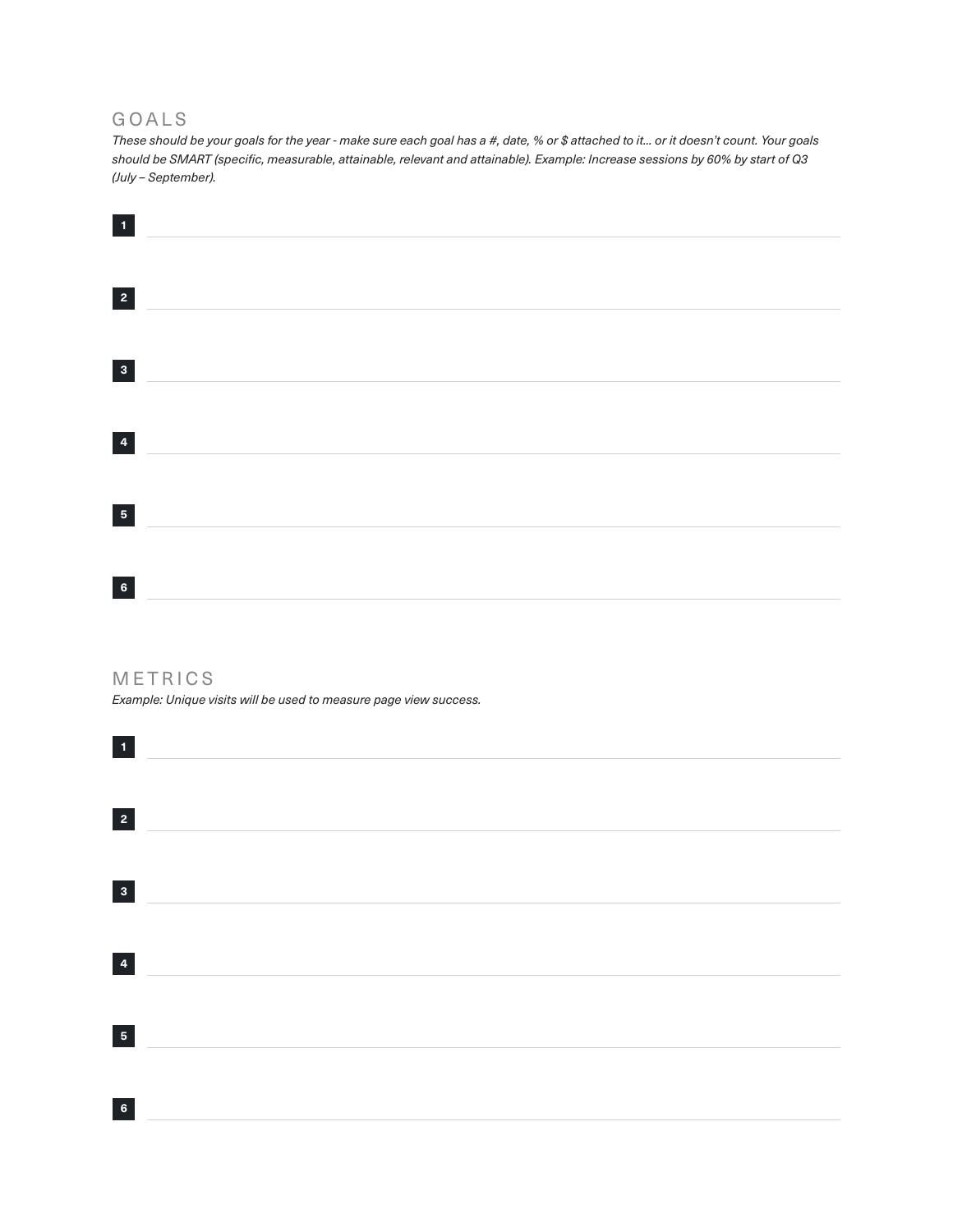#### What platforms do you intend on using, and how to you plan on using them? Select all that apply.

*The below diagram shows what drives traffic to your site to help you visualize the tools you plan on using and what your expected output should be. This should help you define your platforms and the goals they should implement across the board.*

#### Channels Outcomes Social Media CONTENT OFFERS & PROMOS  $\bullet \bullet \bullet \times \bullet \quad \Box$ 西日 **Website** Search CONNECT SEO SEM BLOG MOBILE & TABLET FRIENDLY LANDING PAGE Content Marketing TRACKING WITH TAG MANAGER WEBSITE SPEEDS & HEALTH CHECKS ADA COMPLIANT INQUIRE **Opportunities** So Referral Sites CONVERSION SALE/LEAD

## ☐ Facebook

□ Email Marketing ☐ Google My Business

□ Organic/Search Engine

□ Marketing Automation

☐ Pinterest ☐ Podcasts

□ Twitter □ Instagram ☐ LinkedIn ☐ YouTube

ASSETS

□ Landing Page ☐ Website

☐ Blog

- ☐ SEM
	- □ Google Ads
	- ☐ Microsoft Ads
	- ☐ Facebook/IG Ads
	- ☐ LinkedIn Ads
	- ☐ Video
	- ☐ Display
	- □ Retargeting
	- □ Other:
- ☐ SEO
	- ☐ Google
	- ☐ Bing
	- ☐ Yahoo
	- ☐ Yandex
	- □ Google Search Console
	- □ Google Analytics
- □ Bing Web Masters □ Microsite □ Contracted District The Sing Web Masters □ Mobile Friendly
	- □ Google Tag Manager

#### CHANNELS SEARCH CONVERSION POINTS

- ☐ Buy
- ☐ Upsell
- ☐ Retention
- ☐ Client Contact (e.g. Contact Us/Subscribe)
- □ Call/Reserve/ Book Appointment
- □ Form Fill Leads
- ☐ Phone Call Leads
- ☐ Attend Webinar
- ☐ Event (e.g. Webinar, Class, Tradeshow, Special Occasion, etc.)
- □ Social Follow
- □ Social Engagement (e.g. Like, Share, etc.)

#### REQUIREMENTS

- 
- □ ADA Compliant
- ☐ CRO

#### STRATEGY DIAGRAM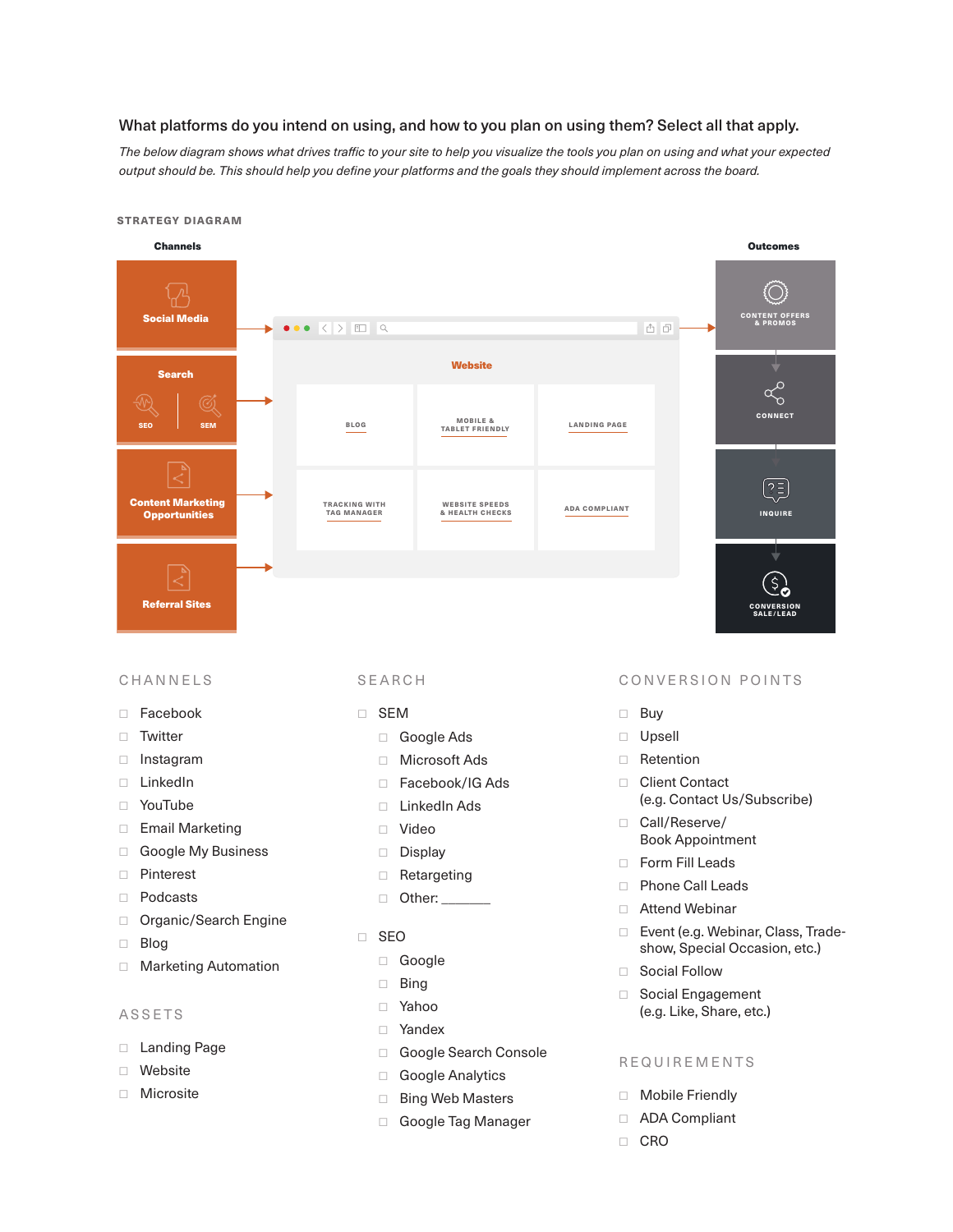### THE COURTING PROCESS

#### Buyer Persona Profile

This section is dedicated to defining your target audience; understanding who they are, what they do, their goals and why they matter to your marketing initiatives.

#### Who are they?

What are their goals?

#### What's important to them?

What problems can we solve for them?

| What do we want from them?      |              |                                          |                            |
|---------------------------------|--------------|------------------------------------------|----------------------------|
| Purchase                        | Lead         | Contact<br>Information                   | Engagement<br>$\mathbf{I}$ |
| Where do they connect?          |              |                                          |                            |
| Website/<br><b>Landing Page</b> | Social Media | Email/<br>$\mathbf{L}$<br>Communications | <b>Blogs</b>               |
| Other:                          |              |                                          |                            |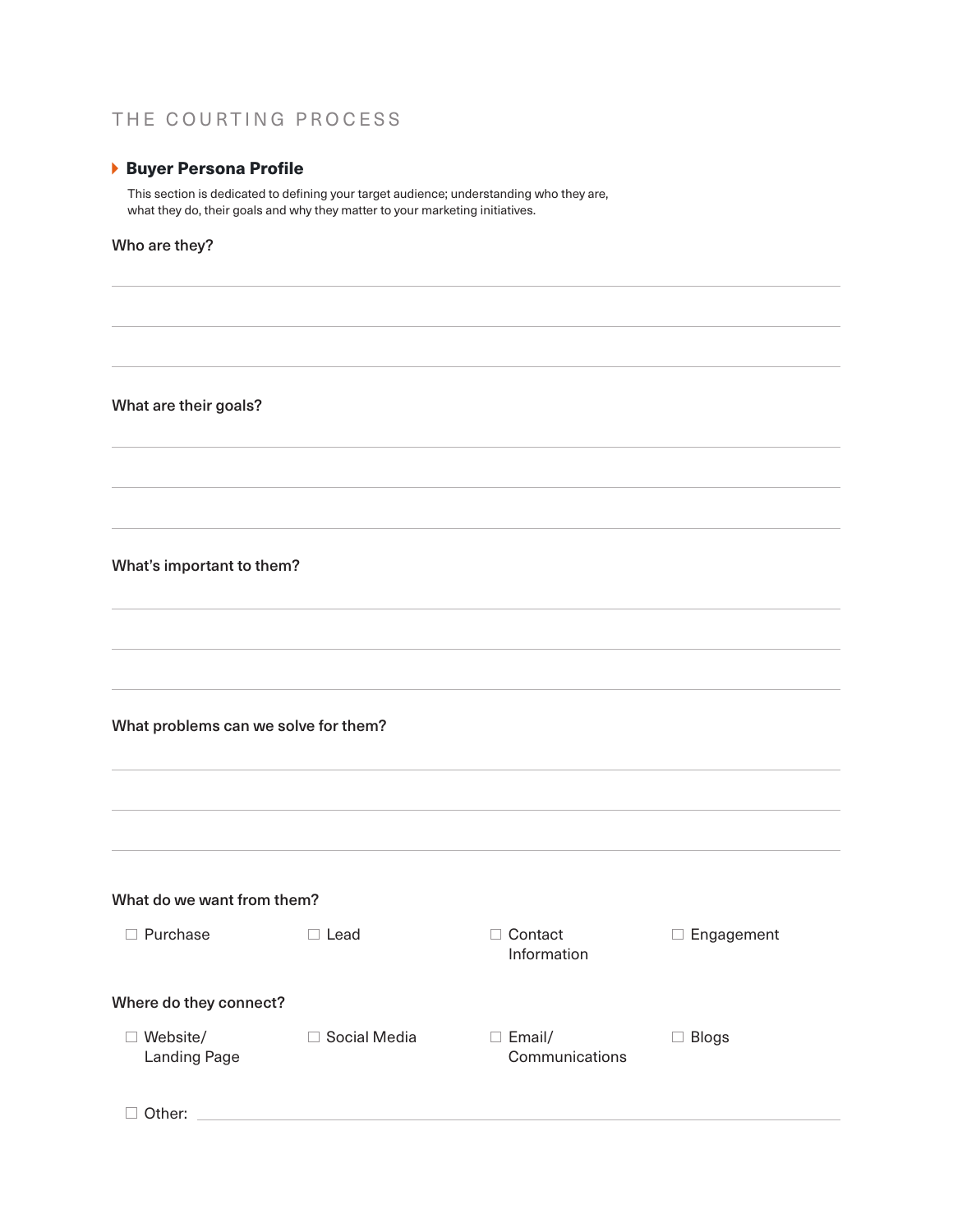#### Strategy & Differentiators

*Everyone offers what you offer; so how do you make yourself stand out? Understanding and showcasing your value will better help you define what your differentiators are. You'll want to think of who your internal resources will be to help you push that message.* 

#### How are we remarkable?

| How do we show off our awesomeness? |                                           |                |                |
|-------------------------------------|-------------------------------------------|----------------|----------------|
| Testimonials/                       | Case Studies/<br>$\overline{\phantom{a}}$ | PR/            | $\Box$ Thought |
| Review                              | <b>White Papers</b>                       | Communications | Leadership     |

#### What types of content will we publish and who will be our resource?

| CONTENT TYPE        | <b>TOPIC</b>                 | <b>RESOURCE</b> |
|---------------------|------------------------------|-----------------|
| <b>White Papers</b> | <b>Restaurant Management</b> | Gordon Ramsay   |
|                     |                              |                 |
|                     |                              |                 |
|                     |                              |                 |
|                     |                              |                 |
|                     |                              |                 |

#### List Key Words

| BRAND | NON-BRAND |
|-------|-----------|
|       |           |
|       |           |
|       |           |
|       |           |
|       |           |
|       |           |